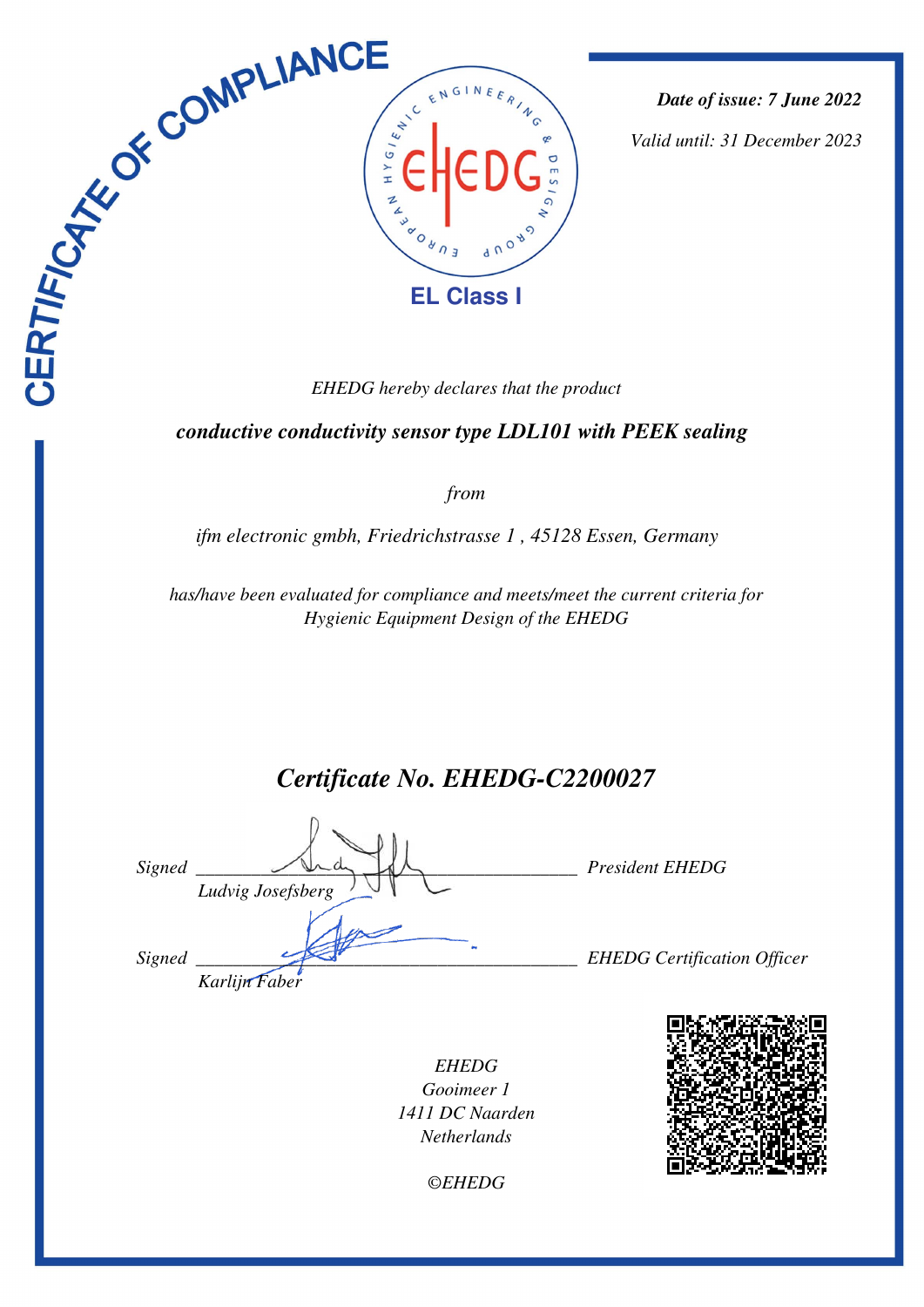### **Appendix 3**

# **EHEDG Certification – Equipment Evaluation Form**

 Design Evaluation Date: 16.08.2021 EHEDG File Number: EHEDG-R2200009 Certification Type: EL CLASS I

> YES  $\Box$ MAYBE **Ø**

Applicant: ifm electronic gmbh

Equipment: conductive conductivity sensor type LDL101 with PEEK sealing

Other essential identification: G1/2" adapter

#### **Evaluated by:**

Name: Dr. Jürgen Hofmann

#### **Approved by:**

| Name: Rafael Soro<br>Title: AEO | 20808985B                            | Firmado digitalmente<br>por 20808985B RAFAEL |
|---------------------------------|--------------------------------------|----------------------------------------------|
|                                 | RAFAEL SORO                          | SORO (C:G46421988)                           |
| Date, Signature:                | $(C:G46421988)^{TeC11a, 2022,00122}$ | Fecha: 2022.05.25                            |

| 1. | Results of inspection for compliance with the EHEDG Hygienic Design Criteria.<br>Conclusion:       |
|----|----------------------------------------------------------------------------------------------------|
|    | The equipment complies with the criteria.<br>The use of the EHEDG Certification logo is justified: |
|    | 2. Evidence for compliance provided and convincing for Certification.                              |

| The equipment complies with the criteria where possible. | <b>YFS</b> |  |
|----------------------------------------------------------|------------|--|
| The use of the EHEDG Certification logo is justified:    |            |  |

| Signature: |
|------------|
|------------|

| Digital unterschrieben von Jürgen<br>Hofmann<br>DN: cn=Jürgen Hofmann.<br>Jürgen Hofmann<br>o=Ingenieurbüro Hofmann, ou=AEO<br>EHEDG, email=ih@hd-experte.de, c=DE<br>Datum: 2022.05.25 14:00:43 +02'00' |
|----------------------------------------------------------------------------------------------------------------------------------------------------------------------------------------------------------|
|                                                                                                                                                                                                          |

Date: 24.05.2022

*The original of this form will be kept by EHEDG together with the application, the inspection report, the evidence provided and any other relevant documentation, as listed on the back.*